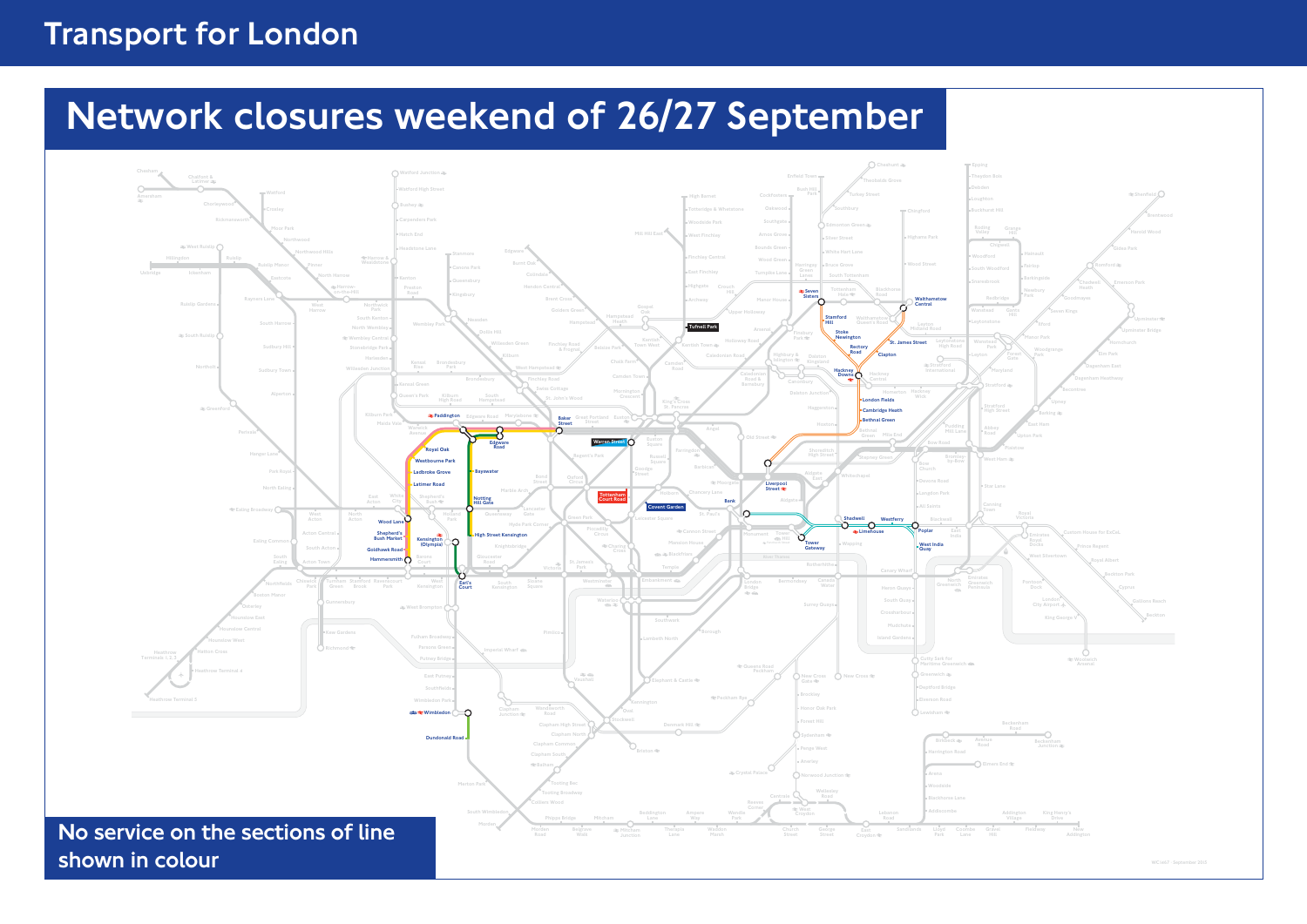## Covent Garden station

Exit only until early November 2015. Also, on Saturdays and Sundays westbound trains will not stop. This is while we replace two lifts.

### Tottenham Court Road station

Central line trains not stopping until early December 2015. This is while we carry out station improvement work.

## Tufnell Park station

Station closed until mid-March 2016. This is while we replace both lifts.

## Warren Street station

Exit and interchange only between 0730 and 1000 Monday to Friday until late October. This is while we carry out maintenance on two escalators one at a time.

| <b>Circle line</b> |                                                                                                                                                                                                                                                                                                                                                                                     |  |
|--------------------|-------------------------------------------------------------------------------------------------------------------------------------------------------------------------------------------------------------------------------------------------------------------------------------------------------------------------------------------------------------------------------------|--|
| Weekend<br>26/27   | Line closure Baker Street to Hammersmith/High Street Kensington<br>september This is to allow for track replacement work at Paddington and station improvement work at<br>Edgware Road.                                                                                                                                                                                             |  |
|                    | <b>B</b> Bus replacement for local journeys:<br>Baker Street - Edgware Road - Paddington (for National Rail services) - Royal Oak -<br>Westbourne Park - Ladbroke Grove - Latimer Road - Shepherd's Bush (Central line) -<br>Shepherd's Bush Green (for Shepherd's Bush Market and Goldhawk Road) - Hammersmith<br>To find out more about our improvements for this line click here |  |

| <b>District line</b> |                                                                                                                        |  |
|----------------------|------------------------------------------------------------------------------------------------------------------------|--|
|                      |                                                                                                                        |  |
|                      | Weekend Line closure Edgware Road to High Street Kensington<br>26/27 Line closure Earl's Court to Kensington (Olympia) |  |
|                      | This is to allow for track replacement work at Paddington and station improvement work at                              |  |
|                      | <b>Edgware Road.</b>                                                                                                   |  |
|                      | To find out more about our improvements for this line click here                                                       |  |

#### Hammersmith & City line

| Weekend<br>26/27<br>September | Line closure Baker Street to Hammersmith<br>This is to allow for track replacement work at Paddington and station improvement work at<br>Edgware Road.                                                                                                                                                                                                                                       |
|-------------------------------|----------------------------------------------------------------------------------------------------------------------------------------------------------------------------------------------------------------------------------------------------------------------------------------------------------------------------------------------------------------------------------------------|
|                               | $\mathbf{\Theta}$ Bus replacement for local journeys:<br>Baker Street - Edgware Road - Paddington (for National Rail services) - Royal Oak -<br>Westbourne Park - Ladbroke Grove - Latimer Road - Shepherd's Bush (Central line) -<br>Shepherd's Bush Green (for Shepherd's Bush Market and Goldhawk Road) - Hammersmith<br>To find out more about our improvements for this line click here |
|                               |                                                                                                                                                                                                                                                                                                                                                                                              |